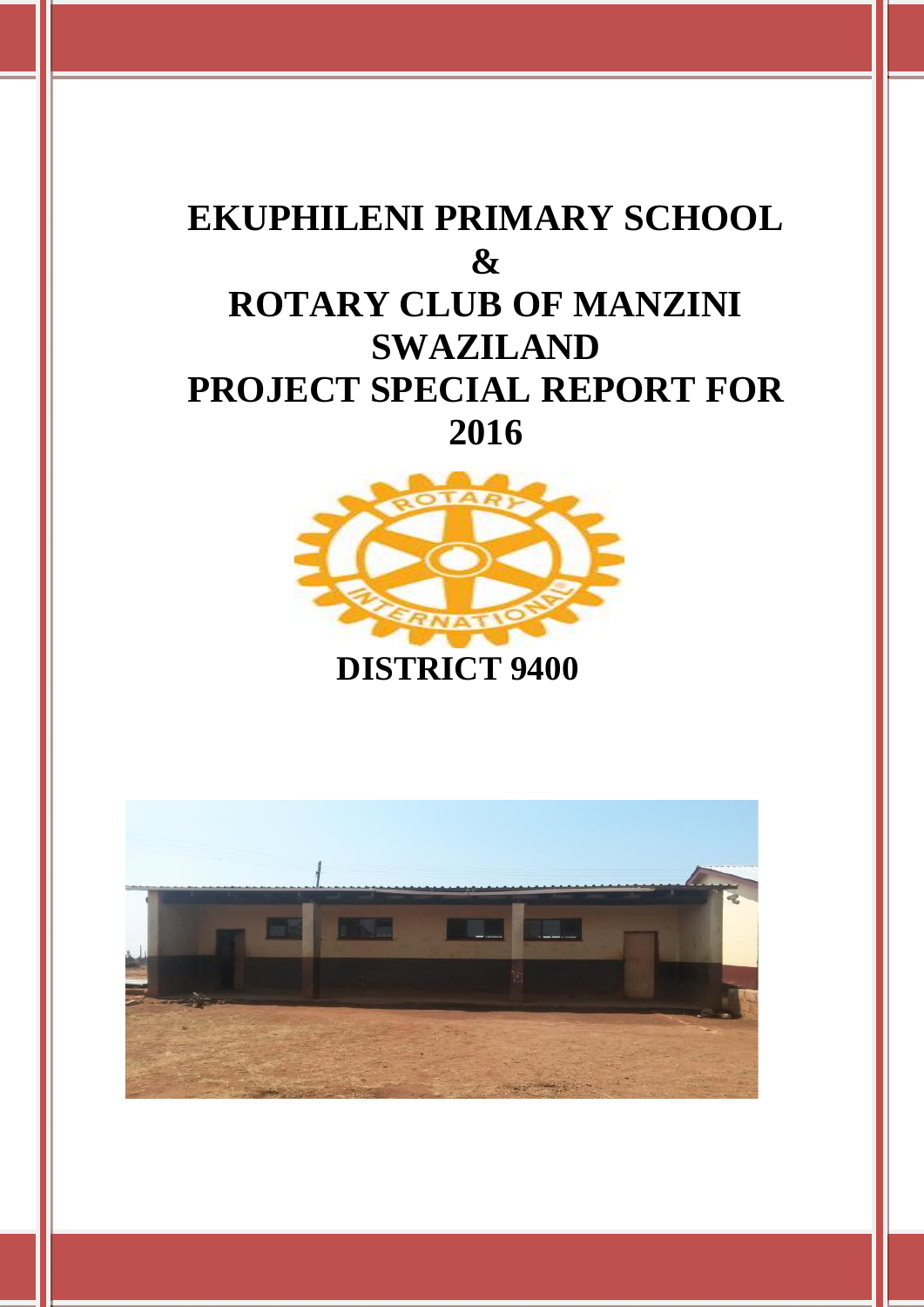## **BACKGROUND INFORMATION FOR EKUPHILENI PRIMARY SCHOOL**

This school is situated between the Lubombo and Manzini Region mountains. The rough terrain and the gravel road leads you to this primary school. It has a population of 258 pupils (143 boys and 115 girls )most of which come from under privilege families. By under privilege we refer to the orphaned, orphaned and vulnerable, vulnerable and child headed families. These children have benefitted from the free education recently introduced by the government.

The school revenue mostly goes to food, which is the reason why some pupils come to school. It is for that reason that it is has over the years become hard to buy furniture and other essentials needed for the daily running of the school. The pupils walk long distances to and from school. The Rotary Club of Manzini stepped in to assist with classroom furniture.

#### **CLASSES**

The classes are densely populated with minimal good furniture. The Rotary Club of Manzini donated chairs, desks and office furniture

#### **MEET THE PUPILS BEFORE AND AFTER THE DONATION**

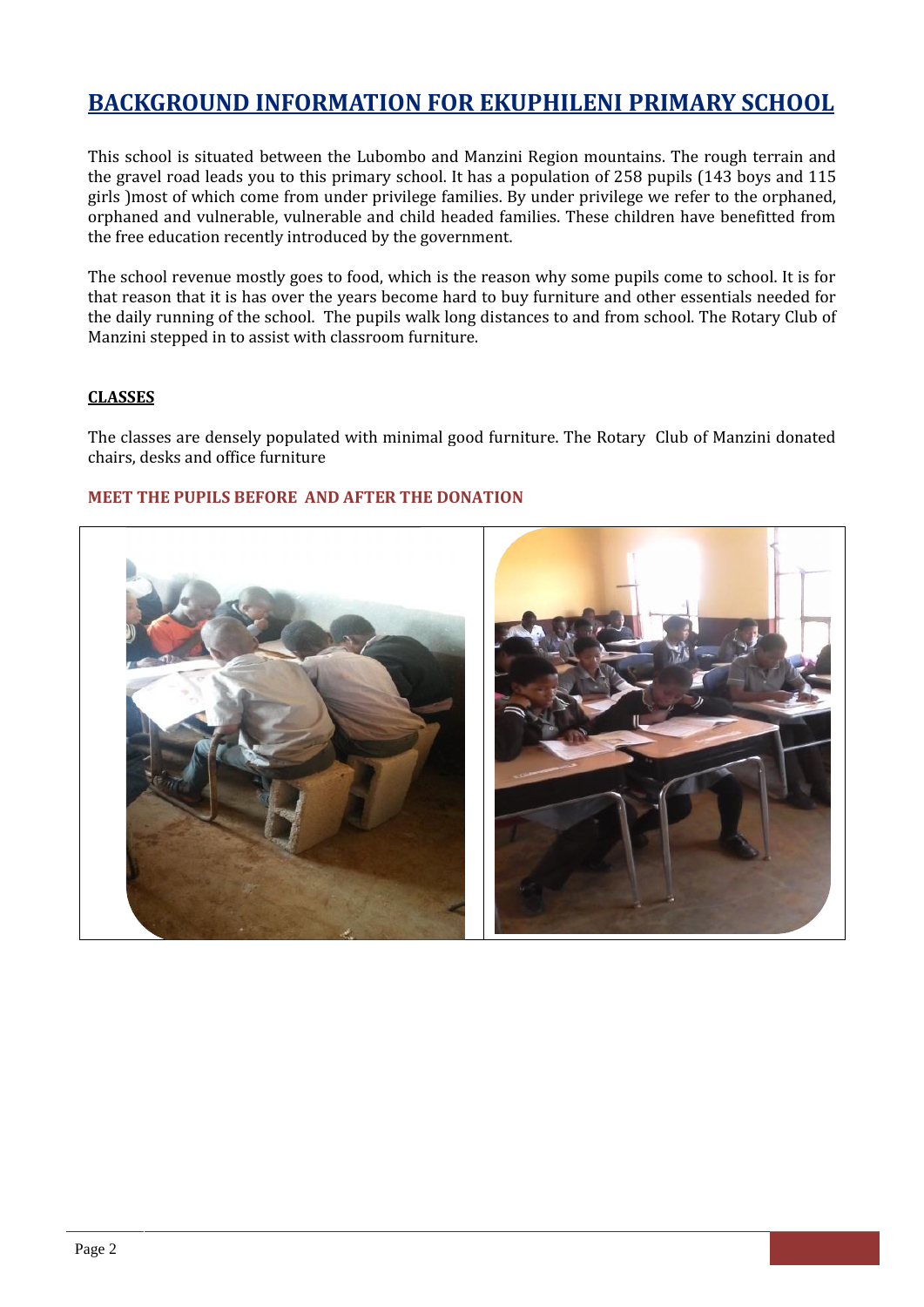#### **THE COMMUNITY**

The school is in the rural areas under the Mtfongwaneni Inkhundla. A large percentage of the parents are unemployed. Those who are employed take their children to school in the urban areas. This has resulted in slow progress for the school. Although its in the rural areas the school has clean running water and electricity. Parents are actively involved in building the school as they come to assist in the construction of any school structure. This saves on the construction costs.

## **THE ROAD LEADING TO THE SCHOOL**



#### **VULNERABLE AND NEEDY CHILDREN**

The school has a number of 15 children who are vulnerable. The pupils have both unemployed children. Such children wear torn uniform to school and come barefooted.

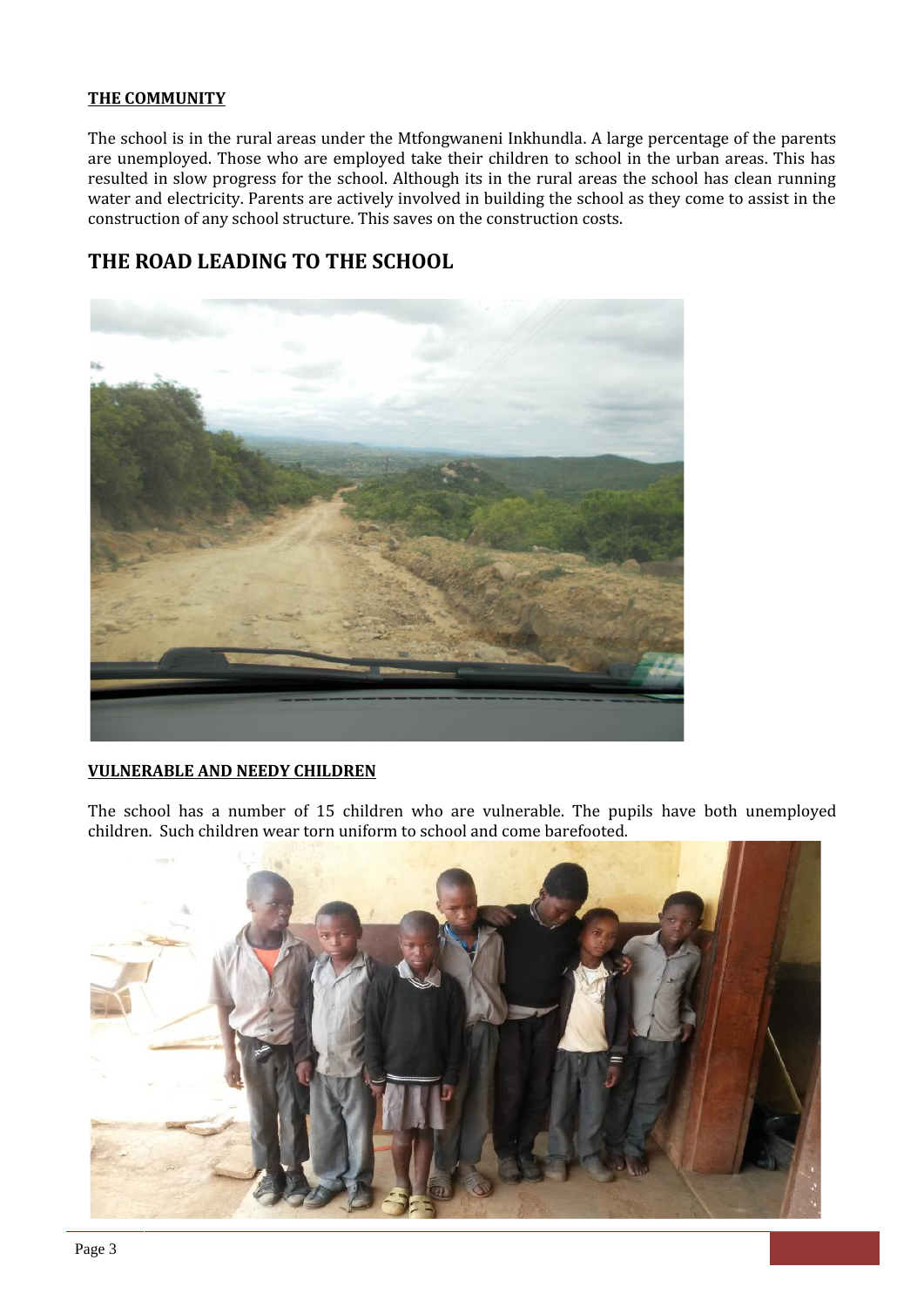#### **CHILD HEADED FAMILIES**

**The** school has two (2) homesteads that are headed by children. These children lost both of their parents.

#### **FEEDING SCHEME**

The government supplies food for the learners, which at times is the only meal for the day for some. It is the duty of the school to make sure that the food supply doesn't run out at the school. Even when the government supply has run out, the school will try to buy the food to keep the learners at school. The school uses a classroom to store the food. The school has started its agricultural project. They grow vegetables to give to the learners.



#### **LIBRARY**

Currently the school does not has a library. We store our reading books in the classrooms. This however is not a permanent and ideal solution as the peoples trample on the books and lean on the make shift shelves.

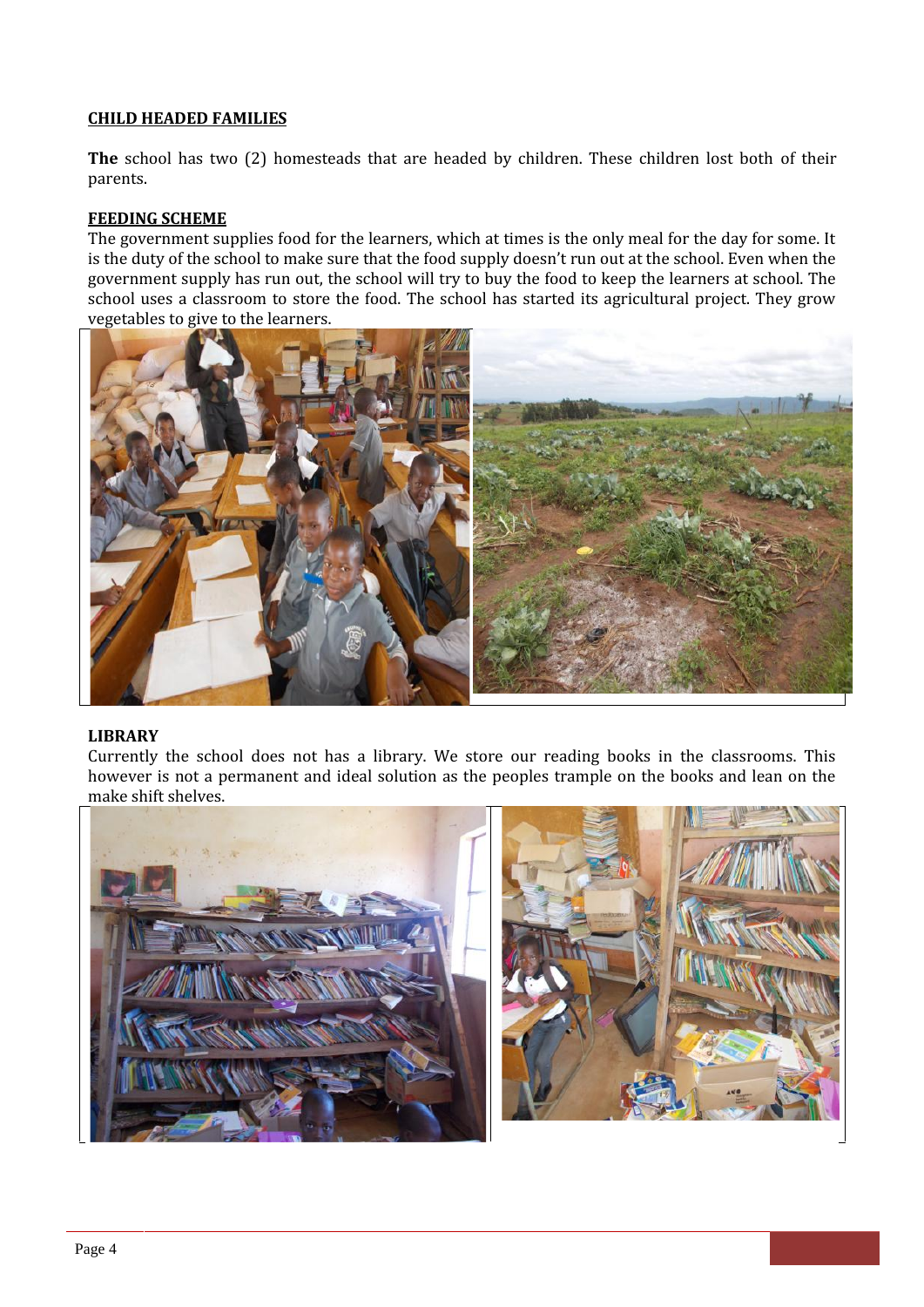The Rotary Club donated a container to be converted into a library. A concrete foundation has been built by Rotary towards the library initiative.



Additional furniture was donated to be used in the Library once the container has been converted

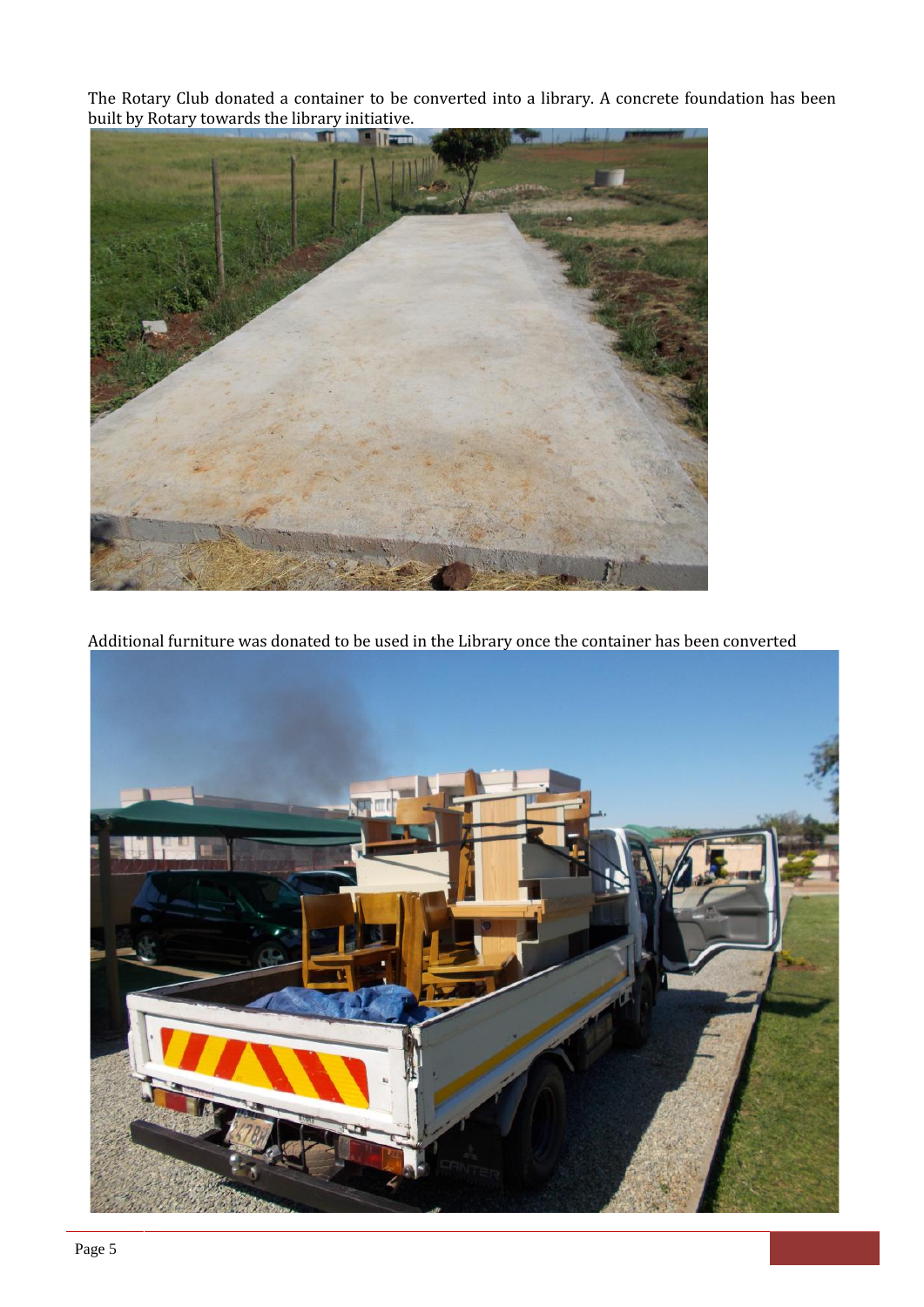#### **ANOTHER LOAD !**



#### **SCHOOL CHALLENGES**

#### **PROPER FENCING**

The fence is old and it has been trampled upon thus it is very weak. Livestock from neighbouring homes eat the vegetables in the garden and destroy the water tanks and school windows. A proper fence needs to be erected.

#### **TEACHERS HOUSES**

There is no proper accommodation for teachers in the school. Teachers share houses and to such an extreme that a two bedroom house is shared by three teachers. One teacher has to travels 25 km to school and back every day. There is a dire need for proper accommodation in the school.

#### **TECHNOLOGY**

The school is very behind on technology. It has one computer with no internet access. It is for typing test and then printed in town. This is an essential for a 21 Century child.